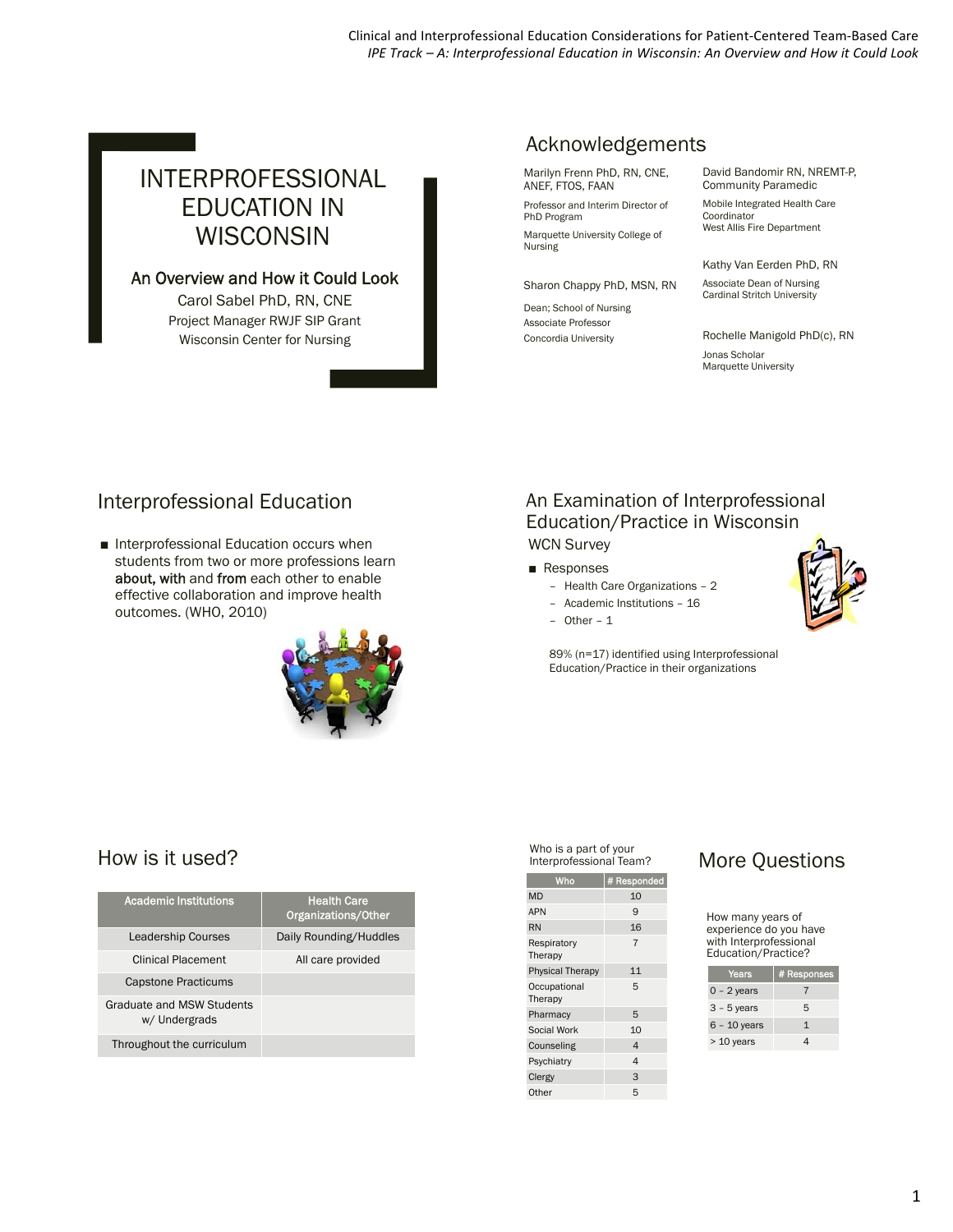### What works well in the Development and Implementation of Interprofessional Education/Practice?

- Faculty with a strong interest in simulation
- Community partnerships
- Sharing of unique experiences in class and clinical
- Best practice IPE champions
- Time in schedule to allow for IPE development
- Educate, pilot, data, analyze, practice, and review

### Challenges in the Implementation of Interprofessional Education/Practice

- Time
- Scheduling
- Access to teams willing to have students
- Schools on different timetables (Semesters, year-round, quarters)
- Student participation
- MD traditional hierarchy
- Consistency and sustainability of program

### Examples of Interprofessional Education Experiences in Wisconsin

- Medical College of Wisconsin (MCW)
	- Embeds into curriculum
		- 4 or more sessions/yr
		- Sessions ½ day each
	- Started with pilot in 2013
		- Medical Students and Nursing Students
	- 2016 Multi-institutional partnerships
		- Includes Nursing, Physician Assistants, Pharmacy, Dietician, Nurse Practitioners, Social Work, Physical Therapy, Occupational Therapy, Radiology (Ultrasound), Medical Interpretation
		- Includes all MCW regional campuses

# MCW Continued

- Succeeding Years Choose from IPE Electives
	- Hands on IPE Simulations
	- IPE Panel Discussions
	- IPE interdisciplinary care-based discussions
- Provide with tools to: identify own professional role, roles of other professions, collaborate effectively, establish mutual respect, dignity, diversity, ethical integrity and trust

# Northwestern Technical College (NWTC)

- 2 IPE Events per Year
- During J Session
	- Team Members include
		- Nursing
		- Respiratory
		- Radiography
		- Medical Assistant
		- Health Care Business
		- EMS
		- Med Lab Tech
		- Physical Therapy Assistant



# NWTC Continued

- Start with a team-building activity
- Overall Objective of the NWTC Health Sciences Simulation:
	- Students will understand the roles of their colleagues and be prepared to function as effective members of healthcare teams.
	- Students will function in their role and safely provide assigned care for clients.
- 3 settings
	- In the field (EMS picks up patient)
	- Clinic (Medical Assistant starts with patient)
	- Hospital (majority of events)
- Challenges
	- Early stages
	- Expanding to include more students (volunteers at present)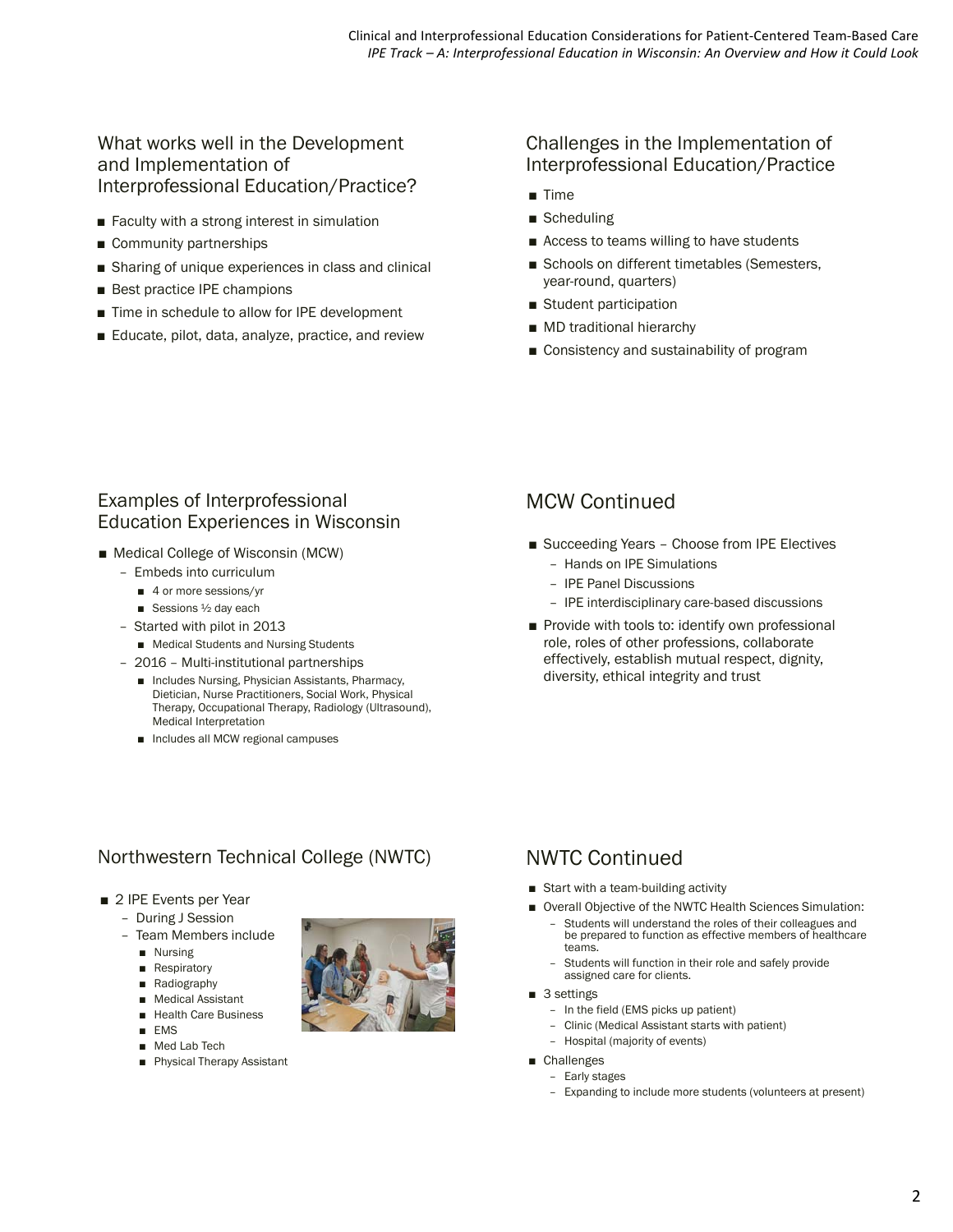### Interprofessional Education Resources

- The National Center for Interprofessional Practice and Education www.nexusipe.org
- University of Minnesota http://www.ahceducation.umn.edu/about/ national-center-interprofessional-practice-andeducation
- Interprofessional Education Collaborative (IPEC) https://ipecollaborative.org/About\_IPEC.html

### National Center for Interprofessional Practice and Education

#### ■ MASSIVE Site

- Tips for Using
	- Start with the Resource Exchange link https://nexusipe.org/resource-exchange
	- Under *Get Started*
		- Click on *Find National Center Publications* – *Pull references*
		- Click on *View Entire Collection*
			- *Divided into topics*
			- *Several hundred articles under each topic*

### National Center for Interprofessional Practice and Education (cont.)

- Resources include:
	- Research
	- Lesson plans for IPE Experiences
	- Case Studies
- Practice partners
	- 'Preceptors in Nexus' Program
	- Online modules and group learning materials for preceptors
	- https://nexusipe.org/preceptors-nexus

# IPEC

- Core Competencies for Interprofessional Collaborative Practice
- Triple Aim
	- Improve patient experience of care
	- Improve the health of populations
	- Reduce per capita cost of health care
- Competencies updated in 2016
	- Inclusion of population health
	- Interprofessional Collaboration beyond just health care (law, business, architecture, urban planning, teaching and engineering)

### University of Minnesota

- National leader in IPE
- Very useful resources found under:
	- *1Health* tab
		- Resources available for 3 phases of student learning – *Orientation*
			- *Necessary skills*
			- *Expertise in practice*
	- *Interprofessional Resources* tab
		- Specific resources on: a) leadership, b) education and training, c) research, evaluation and scholarship, d) collaborative practice and system transformation, e) innovative and novel models, f) interprofessional practice core competencies, and g) ethics

# IPEC Portal Collection

- 28 fully developed modules
- Stand alone instructional resources or link to broader IPE activities
- Especially useful for regional campuses with no access to other disciplines
- Modules include:
	- Case based resources
	- Evaluation tools
	- Multimedia resources
	- Lab guides
	- References
	- Tutorials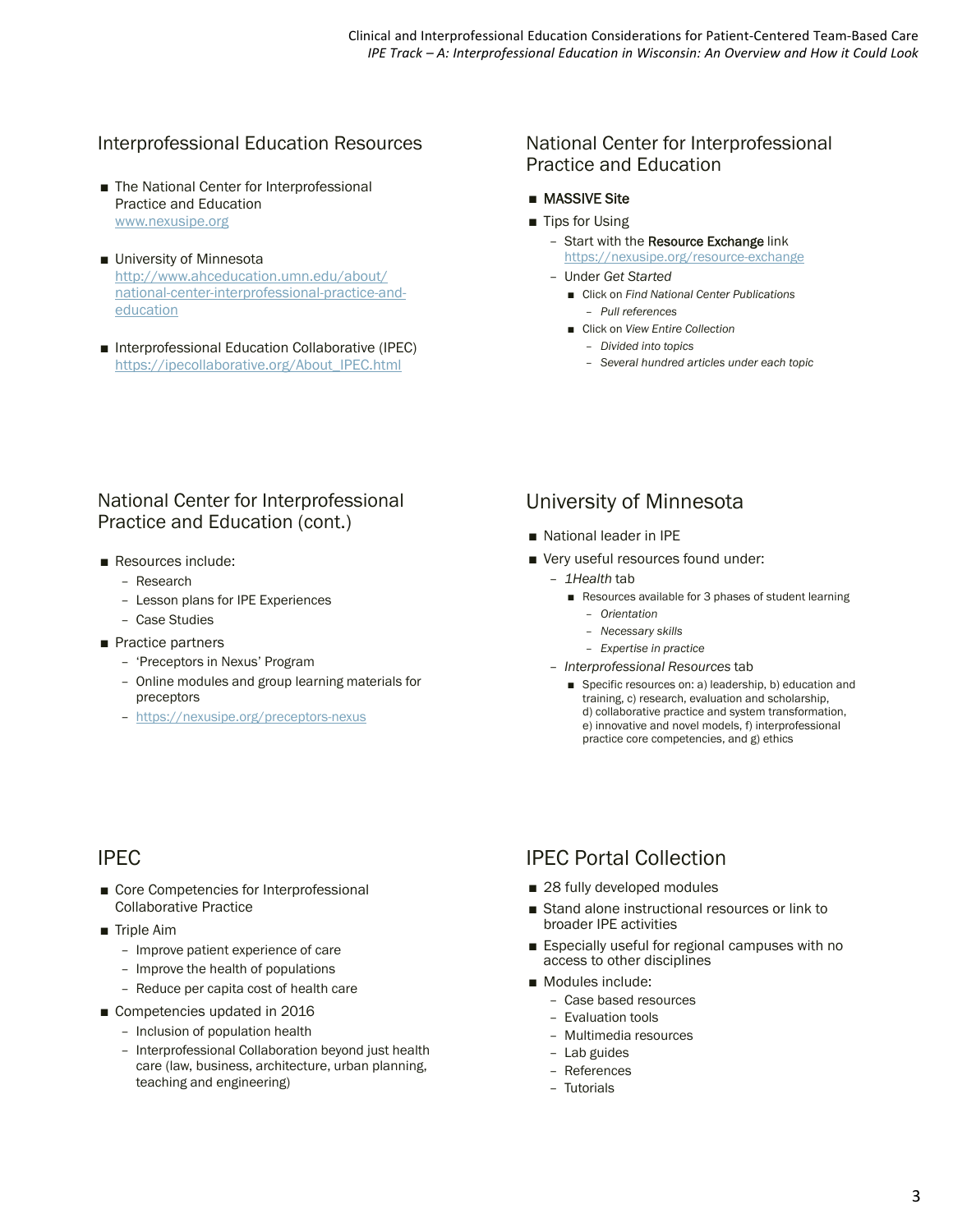Inclusion of Interprofessional Education

### Do NOT Reinvent the Wheel!



### Interprofessional Education and Collaboration in a Clinical Experience

2 Questions:

- What is the population being served?
- What is the setting?



## Interprofessional Team

- Kathy Becker Past CNO Aurora West Allis Medical Center
- Karen Gibbs CNO Aurora West Allis Medical Center
- Margaret Rauschenberger Dean; JoAnn McGrath School of Nursing; Alverno College
- Michael Oldani PhD, MS; IPE Coordinator Concordia University
- Sharon Quinlan VP/CNO Ambulatory Care; Aurora Health Services
- Sue Schuler Director of Nursing: Milwaukee County Behavioral Health Division (Retired)

### Interprofessional Education and Collaboration in a Clinical Experience

2 Questions:

- What is the population being served? Mental Health Diagnosis
- What is the setting?

Emergency Department



# Interprofessional Team

Kathy Becker – Past CNO Aurora West Allis Medical Center Karen Gibbs – CNO Aurora West Allis Medical Center

Margaret Rauschenberger – Dean; JoAnn McGrath School of Nursing; Alverno College

Michael Oldani – IPE Coordinator; Concordia University Sharon Quinlan – VP/CNO Ambulatory Care; Aurora Health Services Sue Schuler –Director of Nursing: Milwaukee County Behavioral Health Division (Retired)

David Bandomir – Mobile Integrated Health Care Coordinator; West Allis Fire Department Staci Young – Dept. Family and Community Medicine; Medical College of Wisconsin Sarah Wolfe – Behavioral Intake Specialist; Aurora West Allis Medical Center

Karlene Krueger – Case Manager; Aurora West Allis Medical Center Tanya Erke - ED Supervisor; Aurora West Allis Medical Center

# Develop an Algorithm